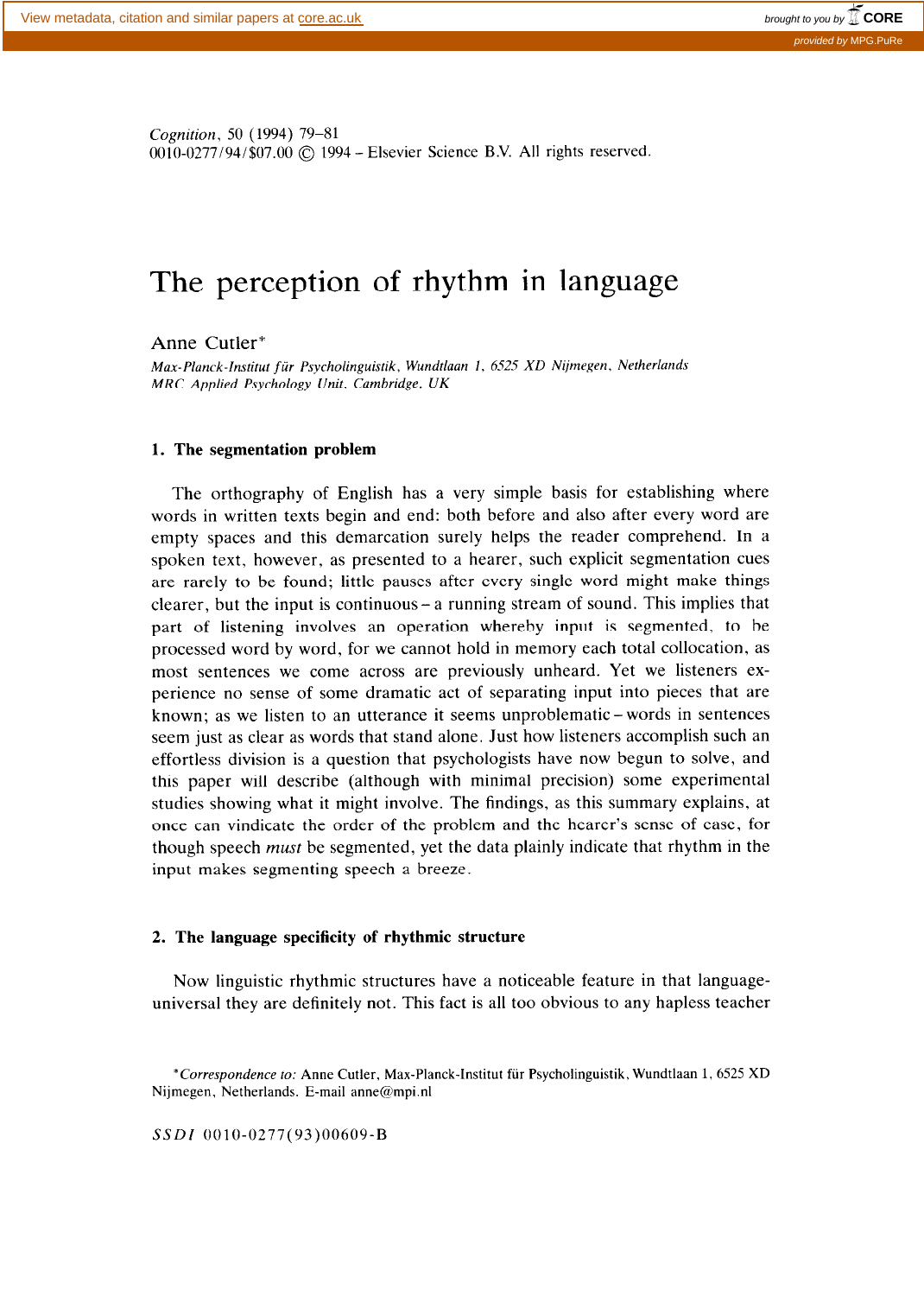who has tried to coax the prosody of French from, say. a Scot. Thus while English rhythmic structure features alternating stresses in which syllables contrast by being either strong or weak, this particular endowment is not one which French possesses, having rather one where syllables are equal, so to speak. These distinctions were expressed within traditional phonetics as uniquely based on timing (stress or syllable), though now we admit of more complexity in rhythmic exegetics and of other types of patterning that languages allow; thus in Japanese the mora is the (subsyllabic) unit which provides the root of rhythm, as phonologists maintain. An important source of evidence, and few would dare impugn it, can be found in verse and poetry: the metrical domain. So compare the English limerick. a form which thousands take up, with the haiku. a poetic form of note in Japanese; there are five lines in a limerick. and stress defines their make-up: the third and fourth are two-stress lines, the others all are threes; and analogously haiku have their composition reckoned by the mora computation. in a manner iron-cast: while the longest line in morae, having seven, is the second, there arc five and only five in both the first line and the last.

#### 3. **The use of rhythm in listening**

Just those rhythms found in poetry are also those which function in perception, as the work referred to earlier suggests; thus for English there is evidence' involving a conjunction of spontaneous performance and experimental tests, which together show that listeners use stress in segmentation, by hypothesizing boundaries when syllables are strong. Since the lexicon has far more words with strong pronunciation of the word-initial syllable, this method can't go wrong. In comparison with English we should surely not ignore a set of studies' run quite recently on hearers in Japan, which produced results consistent with the story that the mora is the unit that these listeners segment by when they can; while those studies<sup>3</sup> that initiated all this lengthy series were performed on native listeners of French some years ago, and they demonstrated well beyond the range of any queries that these listeners used syllables for parsing speech *en mots*. More

<sup>&</sup>lt;sup>1</sup>Cutler, A., & Norris, D.G. (1988). The role of strong syllables in segmentation for lexical access. *Journul of Experimental Psychology: Human Perception und Performance. 14. 113-121.* Cutler, A.. & Butterfield, S. (1992). Rhythmic cues to speech segmentation: Evidence from juncture misperception. *Joumul of Memory und Language. 31. 218-236.* 

 ${}^{2}$ Otake, T., Hatano, G., Cutler, A., & Mehler, J. (1993). Mora or syllable? Speech segmentation in Japanese. *Journal of Memory and Language*, 32, 358-378. Cutler, A., & Otake, T. (submitted). Mora or phoneme'? Further evidence for language-specific listening.

<sup>&</sup>lt;sup>3</sup>Mehler, J., Dommergues, J.-Y., Frauenfelder, U., & Segui, J. (1981). The syllable's role in speech segmentation, *Journal of Verbal Learning and Verbal Behavior*, 20, 298-305. Segui, J., Frauenfelder, U.H., & Mehler, J. (1981). Phoneme monitoring, syllable monitoring and lexical access. *British Journal of Psychology*, 72, 471-477.